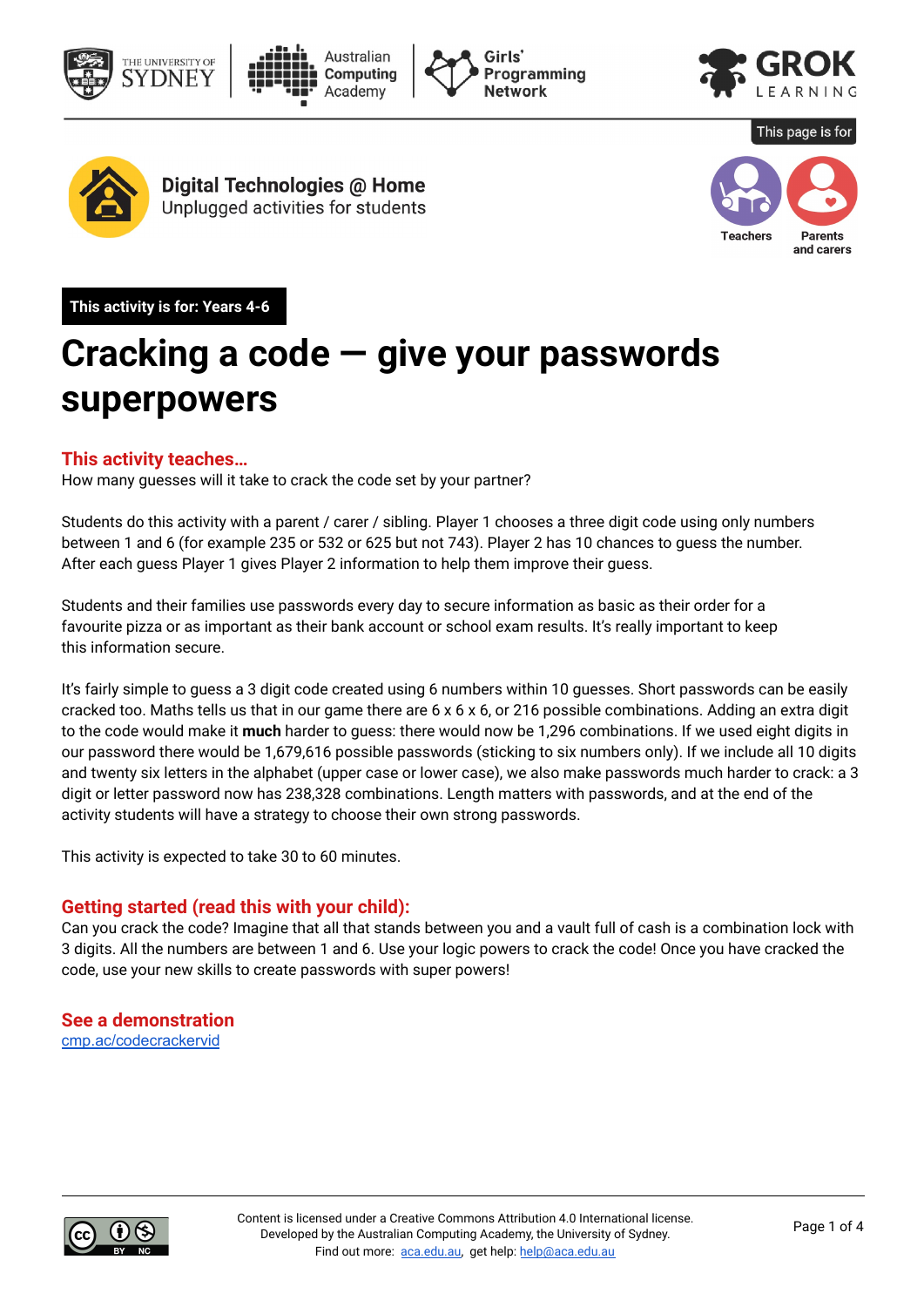







This page is for

## **Crack the code**

How many guesses do you need to crack open the vault?

# **Students**

#### **Step 1**

Player 1: choose a 3 digit number using only numbers between 1 and 6. Write it down to remember it, but keep it secret from player 2. You can use the same number more than once.

#### **Step 2**

Player 2: write your first guess in line 1 of the table.

#### **Step 3**

Player 1: in the smaller boxes on line 1, let Player 2 know how good their guess was:

If they have a number that's the right number in the right place, draw a  $\vee$ . If they have the right number in the wrong place, draw a ? If they guess a number that isn't in your number at all, draw a  $\mathsf{\times}$ 

For example: If Player 1 is thinking of 653 and Player guesses 321, they would get a result of  $?$   $\times$   $\times$  : one number (3) is the right number in the wrong place, and two numbers (2 and 1) aren't in the code at all.

#### **Step 4**

Repeat steps 2 and 3 in the next rows of the table as many times as you need until Player 2 guesses Player 1's number.





**Here's how a game looks if the code is '653'** 



Content is licensed under a Creative Commons [Attribution](https://creativecommons.org/licenses/by/4.0/) 4.0 International [license.](https://creativecommons.org/licenses/by/4.0/) Developed by the Australian Computing Academy, the University of Sydney. Find out more: [aca.edu.au](http://aca.edu.au/), get help: [help@aca.edu.au](mailto:help@aca.edu.au)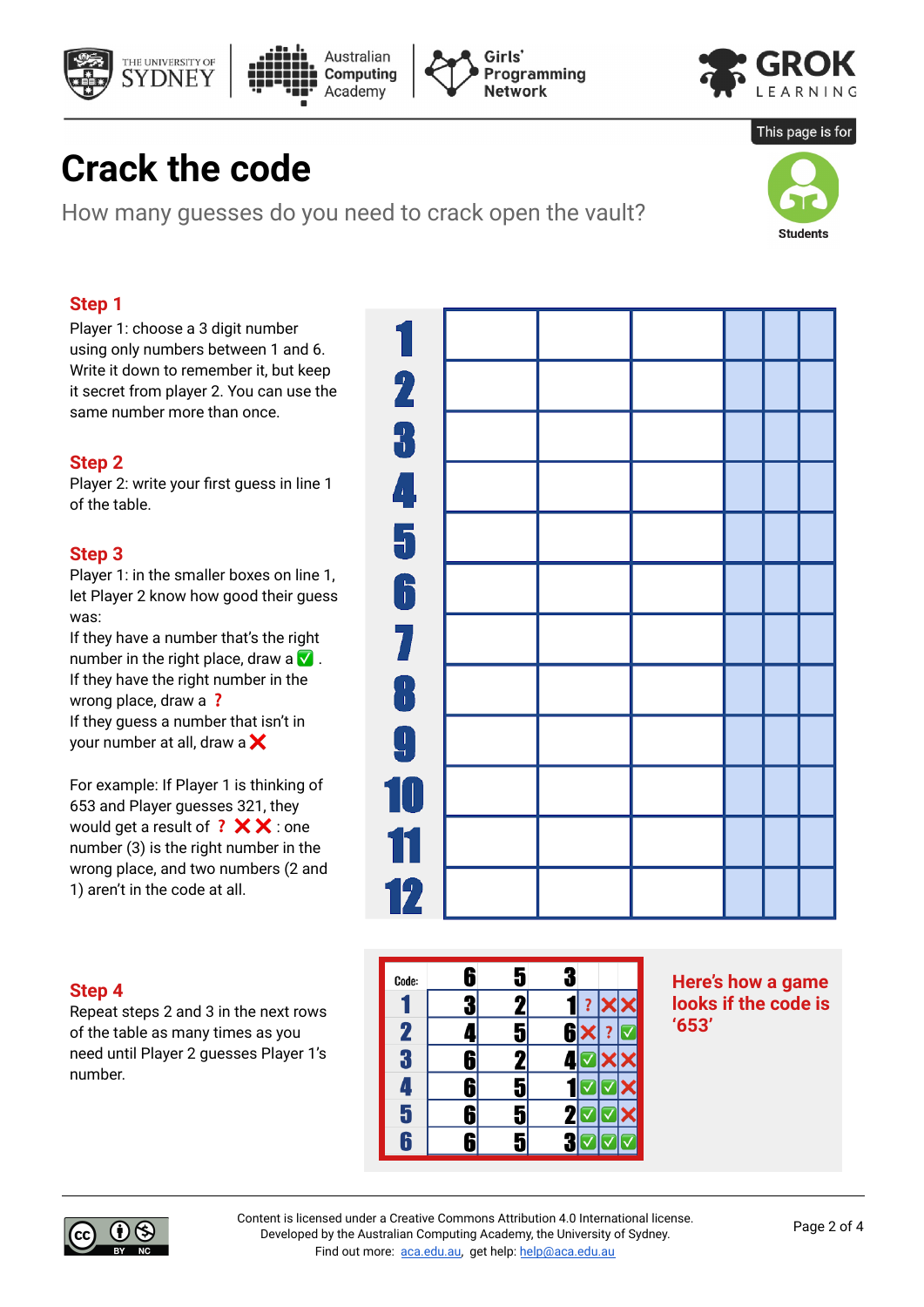







This page is for



#### **Step 5**

Play the game again but instead of **numbers** this time agree with your partner on six items in a group: say, favourite foods (chocolate, donut, apple, cherry, salami, tomato) or superheros (Spiderman, Iron Man, Black Widow, Black Panther, Captain Marvel, Thor). Write the list down so you can both see it.

Play the game again - so Player 1 might choose **Thor - Iron Man - Spiderman**. If Player 2 guesses **Black Panther-Iron Man-Thor** - the feedback would be  $X \nabla$  ?

#### **Step 6**

You can use this game to make really strong passwords. If your password is only 3 characters long, computers can guess your password **almost instantly**. If you use a password with 20 characters it will take much longer. So next time you need to choose a password think about your three favourite things in a group - foods, superheros, TV shows. This will make a nice long password that you can remember easily but computers can't crack easily. For example the password

**ThorIronManSpiderMan** would take *607 million years* for a computer to guess with today's technology! Always remember to use long passwords. You can check your password here:

[www.howsecureismypassword.net](http://www.howsecureismypassword.net/)

**Write down the six item here (eg Spiderman, Iron Man, Black Widow, Black Panther, Captain Marvel, Thor):**